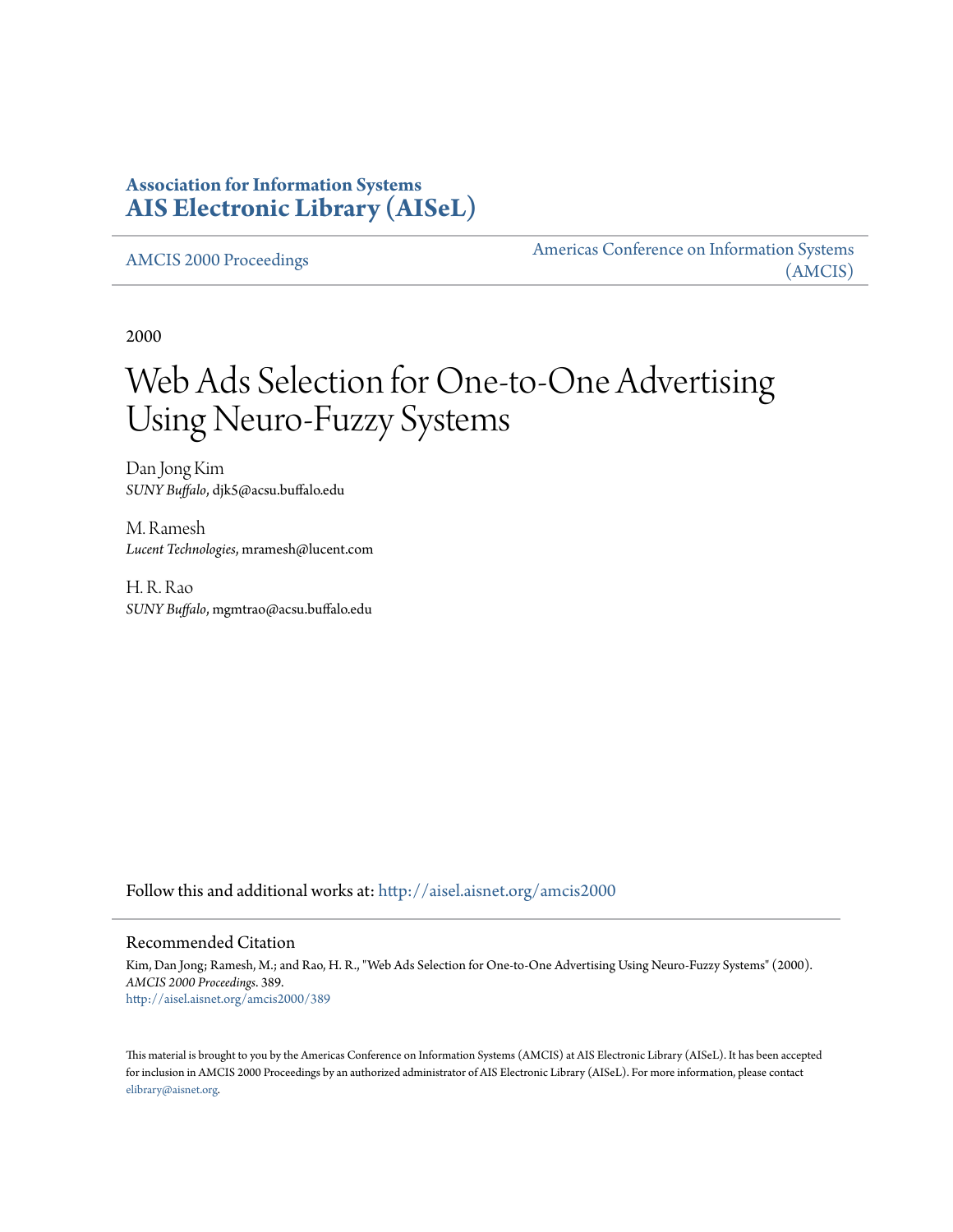## **Web Ads Selection for One-to-One Advertising Using Neuro-Fuzzy Systems**

**Dan Jong Kim** (djk5@acsu.buffalo.edu)

Department of Management Science and Systems, State University of New York at Buffalo

**M. Ramesh** (Mramesh@lucent.com) Lucent Technologies

**H. Raghav Rao** (mgmtrao@acsu.buffalo.edu)

Department of Management Science and Systems, State University of New York at Buffalo

#### **Abstract**

The purpose of this research is to develop a web ad selection model for one-to-one advertisement using neurofuzzy systems. The objectives of the paper are i) to present a one-to-one web advertising model to develop a "learning relationship" with a customer, ii) to suggest the fuzzy inference approach for web ad selection instead of the classical mathematical programming approach to determine a precise match of a specific ad type for a specific customer, and iii) to describe how to select web advertisements based on customers' profile data using a sample scenario. The paper develops a method to identify web ads on a web site based on the customer's general behavior and demographic information. This targeting is based on preferences and quantifiable demographic data. A key aspect of the approach in this paper is that it uses the neuro-fuzzy (combining neural network and fuzzy systems) perspective borrowed from the engineering literature in soft computing.

#### **1. Introduction**

One of the major challenges facing any business-tocustomer (B2C) electronic commerce (EC) initiative is to understand its customers. This understanding needs to occur at two levels: products and customers. With information about product requirements, a manufacturer or retailer can ensure that it builds or stocks what its customers want. With information on the demographics of its customers, the business can target sales advertisements directly at the current or prospective customers who are more likely to buy. In this paper we focus primarily on the customer perspectives.

Web advertising has emerged as a dominant business model for generating revenue. However, it is important to develop models for choosing web ads appropriate for targeted customers. In order to select ads more efficiently, it is necessary to have a clear definition of the targeted customers. For a travel package, for example, the targeted customer is defined as "a group of middle-aged customers having over middle income and having interests in travel". This information could be converted into precisely defined selection criteria by an expert's knowledge of this area. These could be: 1) Age: between 35 to 55, 2) Income: greater than \$35,000, and 3) Interest: total spending for

travel items such as airlines, tickets, cruises, lodging and vacation getaways is at least \$1,000. Unfortunately, such criteria are not plausible in some instances: an individual, 34 years old having an income of \$63,000 with \$2,500, total spending for travel items would belong to the target customer group but does not meet the selection criteria. However, another example, a 41 year old man having an income of \$36,000 with \$1,000 total spending will be selected by these selection criteria even though he may not fit the target group as well as the first individual did. To resolve such a conflict, we can apply fuzzy logic in order to implement the target customer selection process in the same way humans would make such decisions. That is they would never use strict and fixed thresholds but would use their intuition and past experience.

Since precisely defined selection criteria conflict in current models, we can apply fuzzy criteria that make possible common-sense relationships between conditions and the actual goal. Significant research has been done in applying fuzzy logic and neural networks for specific problems (Wong, Bodnovich and Selvi, 1997). However, research on web ad selection for one-to-one advertising using neuro-fuzzy systems is almost non-existent. This is one of the contributions of our research. To our knowledge only two articles have discussed this topic. Yager(1997) and Sullivan(1999), both use a general framework and a probabilistic scheme for the competitive selection of advertisements on the Internet without learning capabilities.

The purpose of this research is to develop a web ad selection model for one-to-one advertisements using neuro-fuzzy systems. The objectives of the paper are i) to present a one-to-one web advertising model to develop a "learning relationship" with a customer, ii) to suggest the fuzzy inference approach for web ad selection instead of the classical mathematical programming approach to determine a precise match of a specific ad type for a specific customer, and iii) to describe how to select web advertisements based on the customer's profile data using a sample scenario. The focus of this research is to identify web ads on a web site based on the customer's general behavior and demographic information. This targeting is based on preferences and quantifiable demographic data. A key aspect of the approach in this paper is that it uses the neuro-fuzzy (combining neural network and fuzzy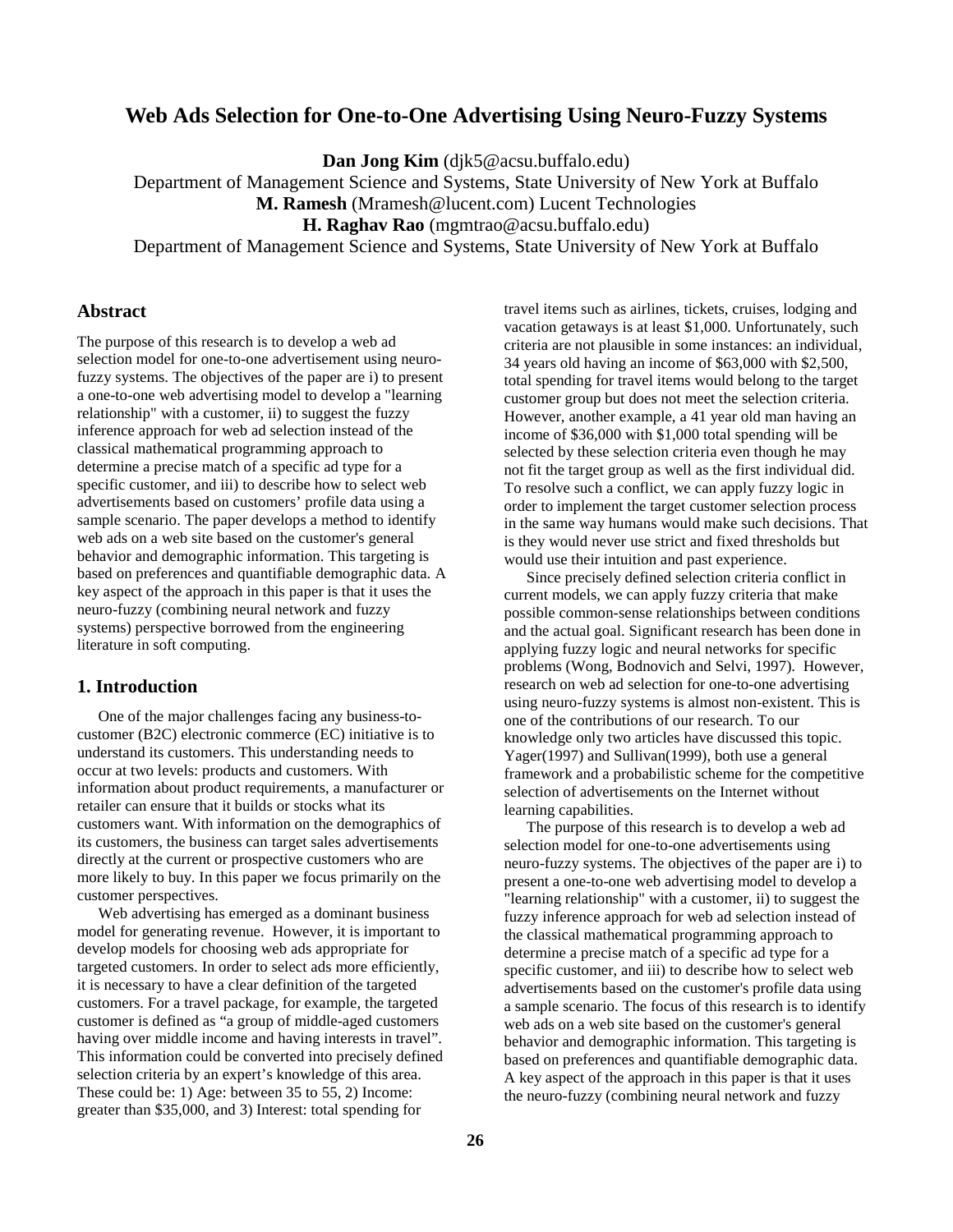systems) perspective borrowed from the engineering literature in soft computing (Zadeh, 1994).

This paper is organized as follows. Section 2 describes the one-to-one advertising model. Section 3 presents the web ads selection process in terms of a sample scenario and details the simulated example, the structure of the system and the result of the simulation. Section 4 shows extracting rules using neuro-fuzzy systems and section 5 concludes the paper.

#### **2. One-to-one advertising model**

One of the most powerful capabilities of the web is enabling one-to-one customization<sup>1</sup>. The one-to-one future will be characterized by customized production, individually addressable media, and one-to-one marketing. This could totally change the rules of business competition and growth (Peppers and Rogers, 1994).

In order to build enduring one-to-one relationships, a company must continuously learn from interactions with individual customers. The way to attract the attention of an individual is to develop a "learning relationship" with the customers. Find out what s/he is interested in, and over time, continue to ask preference questions to build a profile on each individual customer and continue to update an individual profile through her or his web behavior history like browsing, searching, clicking web banner, purchasing products and so on. The "learning relationship" can involve collecting information about web site customers through customer tracking technologies. Web customer tracking technologies such as registration/subscription/authenticated access, cookies<sup>2</sup>, log pages, domain (IP) address of linking pages, and collaborative filtering make it possible to collect customer preference information on an individual basis (Dewan, Jing and Seidmann 1999; Raghu, Kennen, Rao and Whinston, 2000).

This section will describe a basic process for the selection of web ads for the targeted customer. Peppers,

Rogers and Dorf (1999) have proposed four implementation steps that can be used as a guide for oneto-one marketing. They are 1) identify customers, 2) differentiate customers 3) interact with customers and 4) customize some aspect of an enterprise's behavior toward customer, based on that customer's needs and value. We can use their four step guide as a basic framework to implement one-to-one web advertising (see Figure 1).

**Identify customers**: the purpose of identifying customers is to recognize a visitor and recall her or his previous visiting behavior or purchases. Cookies have limitations in some situations. For example, a customer can erase his or her cookie file, a customer may use different computer at home and at work, and a computer is used by several different users. Cookies offer an efficient method for identifying customers. **Differentiate customers**: the key idea behind one-to-one web advertising is to differentiate ad offerings based on the customer's previously indicated preferences. **Interact with customers**: at least the retailer's database contains information about three objects: customers, products and transactions. Customer personal profiles are updated by customer actions (searching, browsing, purchasing products, and so on) on this web site**. Customize toward customer**: it is the process for aggregating data from three databases into a customer preference database. In this process, the priority of ads will be stored in the customer preference database. They are generated by an ad selection process which we will suggest.

Once a web customer comes to a website, the customer identification process identifies who s/he is and selects this customer's preference data from the customer preference database (identify). The web advertisement selector then picks up a number of ads for this customer and places them on his/her customized web pages (differentiate). If s/he takes an action such as searching and/or purchasing for some items during web surfing, the



Figure 1: One-to one web advertising process framework

 $\overline{a}$ 

-

<sup>&</sup>lt;sup>1</sup> The ability to create customized content for every single web visitor.

 $2^2$  A small piece of information sent by a web server to store on a web browser so it can later be read back from that browser.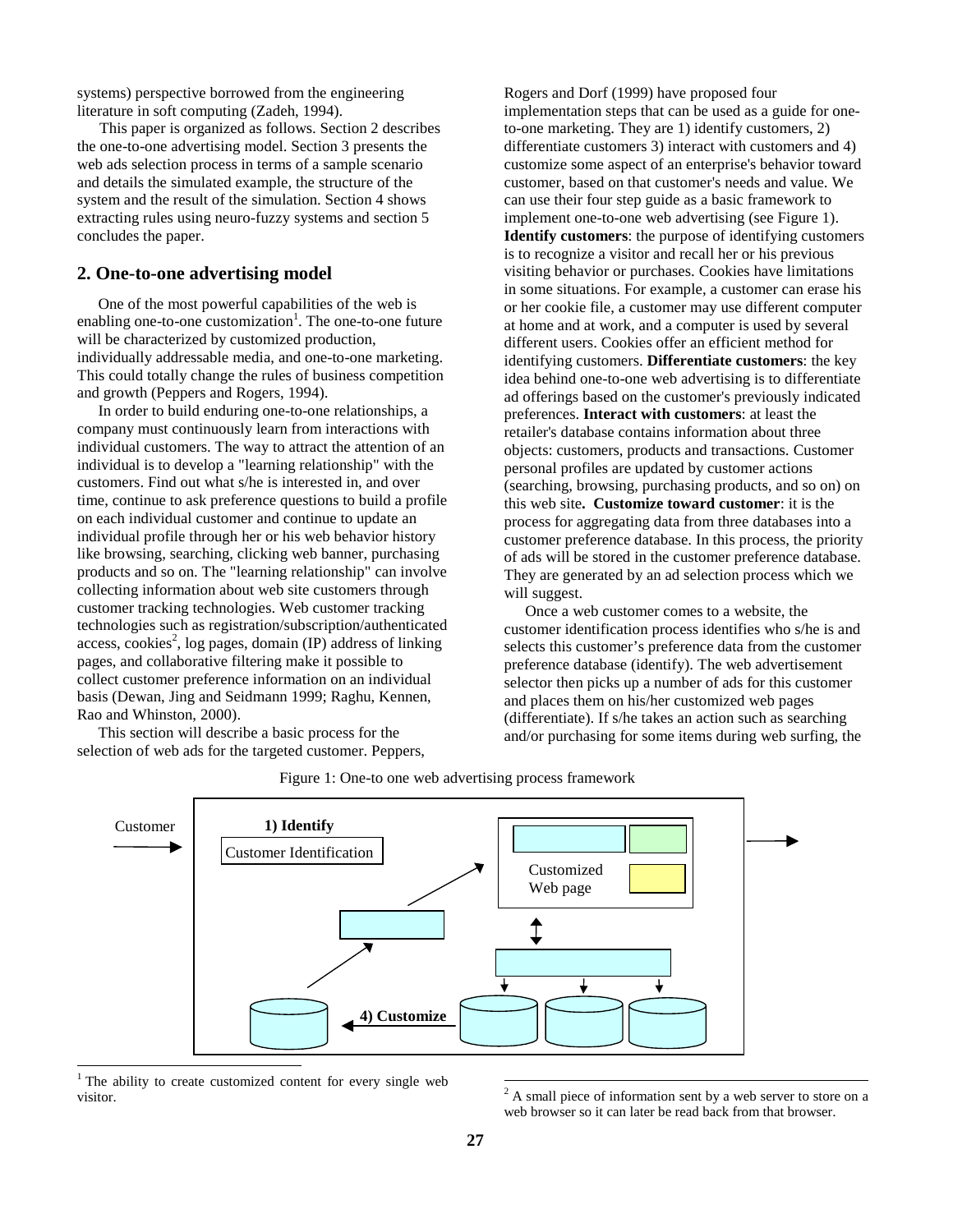profiling software (customer profiler) automatically updates the business databases (interact). New values for customer preference are then calculated and stored in the customer preference database (customize). Figure 1 shows the one-to-one web advertising process.

#### **3. Sample scenario for ad selection**

Let us consider the one-to-one advertising for targeted customers within the scope of the following "scenario." We assume that the ABC web retailer site has several different types of ads. All ads are classified by the following categories; Apparel (women, teens and men's clothes, shoes), Book & Videos (bestsellers, movies), Computers (desktops, software, monitors, games), Electronics (TV's, camcorders, cameras), Health & Beauty (vitamins, skin care, cosmetics), Music (CD's, MP3, cassettes), Sport/Sporting goods (boating, baseball, golf), Travel (airlines, tickets, cruises, lodging), Toy & Hobbies (video games, toys, action figures), and so on. Individual types of ads differ from each other in terms of target group characteristics. This site has meticulously collected its customers' demographic and preference data through a registration, survey, purchase and search process. This site has information from three databases: a customer, a product, and a transaction database. The customer profiler (profiling software) in figure 1 has updated these databases over time. The following data is available for the customizing customer preference database.

- Customer: customer name, customer ID, age, sex, marital status, address, income, homeowner, etc.
- Product: product name, product ID, price, cost, product category, etc.
- Transaction: customer ID, product ID, date and time, amount, quantity, etc.

We then process this transaction database with a simple data mining program such that when a record is read with a product that matches one of the categories, we add the amount of the purchase to the corresponding field in the customer preference database. An example customer preference database table may look like this:

• Customer preference: Customer ID, the purchase amounts for the categories, the ranks of preference ads, etc.

Figure 2: System structure using *FuzzyTech Professional* 

The rank of preference ads is the field which could be used by the ad selector to place banner ads on the customer's web pages. As a specific case for simulation, we assume that it is required to select two appropriate ads out of three for each customer who visits this web site. The target customer groups for the three ad banners are: Ad 1: a group of middle-aged customers having above middle income and having an interest in travel. Ad 2: a group of youthful aged customers having low to middle income and having interest in music. Ad 3: a group of elderly aged customers having high income and having interest in health.

The "classical" approach is to solve this as a mathematical programming problem with a corresponding objective function and a set of constraints. The objective function in this case is to assign advertisements to an individual customer with subject to the given ads target group's constraints. However, there are numerous factors that cannot be built into the formulation of the web ad selection problem as an Integer Programming or an Assignment Problem. It is nearly impossible to determine precisely a specific ad type for a specific customer. Therefore, we can suggest the fuzzy inference approach for each of the ads in this problem. In this simulated example, we show the web ads selection process for "Ad\_1" using our sample scenario.

The targeted user group for an "Ad\_1" is: a group of middle-aged customers having above middle income and having an interest in travel. For the sake of simplicity, in order to show how to develop a web ad selection model, we use only 3 factors; age, income and total spending for travel items. Age and income are demographic factors and total spending for travel is a customer's preference factor. A customer's preference factor can be collected by a transaction database in the customizing process. Figure 2 shows the structure of this fuzzy inference system including 3 input variables (AGE, INCOME, TRAVEL), 2 rule blocks and 1 output variable (TARGET\_FIT). The connecting lines symbolize the data flow. The structure of the system is hierarchical similar to neural networks. At the first rule block (D\_DEMOGRAPHIC), two elements (AGE and INCOME) are aggregated into a singular new node which will be used as an input variable for the second rule block along with the customer preference

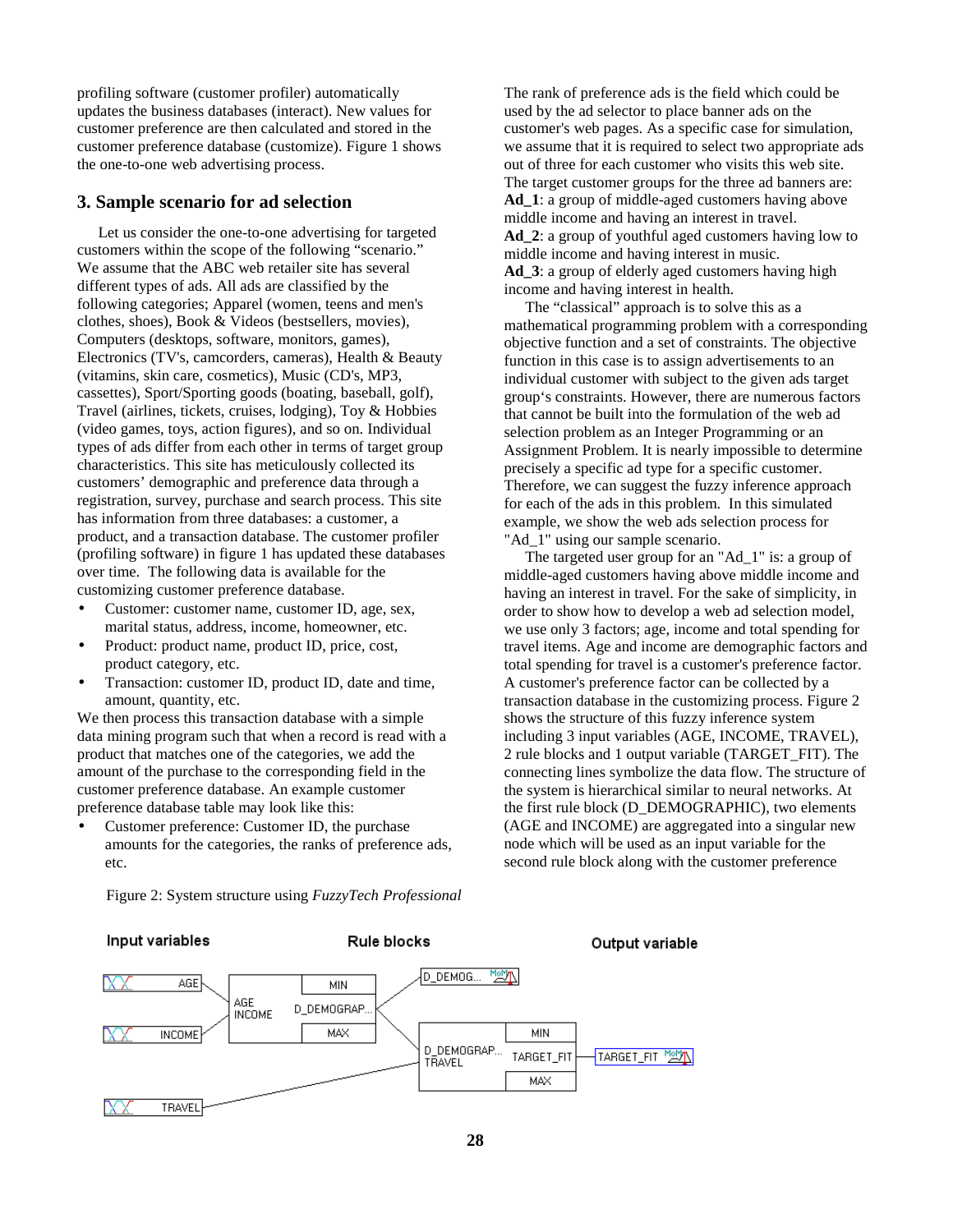variable (TRAVEL). This create two layers of abstraction. The first layer contains the element degree of demographic factors (D\_DEMOGRAPHIC) which comprise the information of two input variables. The second layer contains the degree of target fit factors. Because information is condensed at each node, it is called an abstraction. Similar to a human, who takes many input variables into account to come up with one abstract judgment, the aggregation hierarchy proceeds until the output node (TARGET\_FIT) is reached at the second layer. The hierarchical decision model squeezes the desired information on target fitness out of the three input variables.

A linguistic variable translates a numerical value into a linguistic value. The possible values of a linguistic variable are not numbers but so called "linguistic terms" . For instance, to translate the real variable "age" into a linguistic variable, four terms ("VERY\_YOUNG", "YOUNG", "MIDDLE" and "OLD") are defined. Each term is defined by a membership function (MBF). Each MBF defines for any value for the input variable the associated degree of membership of the linguistic term. The MBF of all terms of one linguistic variable is displayed in one graph. Figure 3 plots the MBF of the four terms for "AGE." According to the MBF of "AGE" in Figure 3, an age of 18 is a member of MBFs for the terms: VERY\_YOUNG to the degree of 0.2<br>YOUNG to the degree of 0.8 to the degree of  $0.8$ MIDDLE to the degree of 0.0 OLD to the degree of 0.0

Table 1: Linguistic variables

| Variable Name | <b>Term Names</b>                                |
|---------------|--------------------------------------------------|
| AGE           | VERY YOUNG, YOUNG, MIDDLE,<br>OL D               |
| <b>INCOME</b> | LOW, MEDIUM, HIGH                                |
| TRAVEL        | LOW, MEDIUM, HIGH                                |
|               | D DEMOGRAPHIC LOW, MEDIUM, HIGH, VERY_HIGH       |
| TARGET_FIT    | VERY LOW, LOW, MEDIUM, HIGH,<br><b>VERY HIGH</b> |

example, this linguistic result could be "VERY\_HIGH." The defuzzification step translates this linguistic result into a numerical value that results in the TARGET\_FIT. Linguistic variables have to be defined for all variables used in the if-then rules. The rules are empirical knowledge concerning the operation of a particular process under consideration. The rule block is the control strategy of a fuzzy logic system. Each rule block is confined by the same input and output variables of the rules. The fuzzy inference step can identify the rules that apply to the current situation and can compute the values of the output linguistic variables. Below shows a subset of four rules.

Rule 1: **IF** AGE = VERY\_YOUNG **AND** INCOME = LOW **THEN** D\_DEMOGRAPHIC = LOW



In this system, the numerical input variables AGE, INCOME, and TRAVEL need to be translated into linguistic values. This step is called "fuzzification" since it uses fuzzy sets for this translation. Table 1 shows all linguistic variables of this system and their term names.

Figure 4 shows the conceptual structure of fuzzy logic system for web ads selection. Once all numeric input values have been converted to linguistic values, the fuzzy inference step can identify the rules that apply to the current situation and can compute the values of the output linguistic variables. The result of this is again a linguistic value for the linguistic variable TARGET\_FIT. For

Rule 2: **IF** AGE = YOUNG **AND** INCOME = MEDIUM **THEN** D\_ DEMOGRAPHIC = MEDIUM Rule 3: **IF** AGE = MIDDLE **AND** INCOME = MEDIUM **THEN** D\_ DEMOGRAPHIC = HIGH Rule 4: **IF** AGE = OLD **AND** INCOME = HIGH **THEN** D\_DEMOGRAPHIC = VERY\_HIGH

At the end of the fuzzy logic inference, the result for target fitness (TARGET\_FIT) is output as a linguistic variable value. Target fitness is the degree to which the customer fits into the web ad. It means that if the TARGET\_FIT is VERY\_ HIGH, the customer will have a very high tendency to click this ad or very high attention for this ad. To use this value for comparisons of other web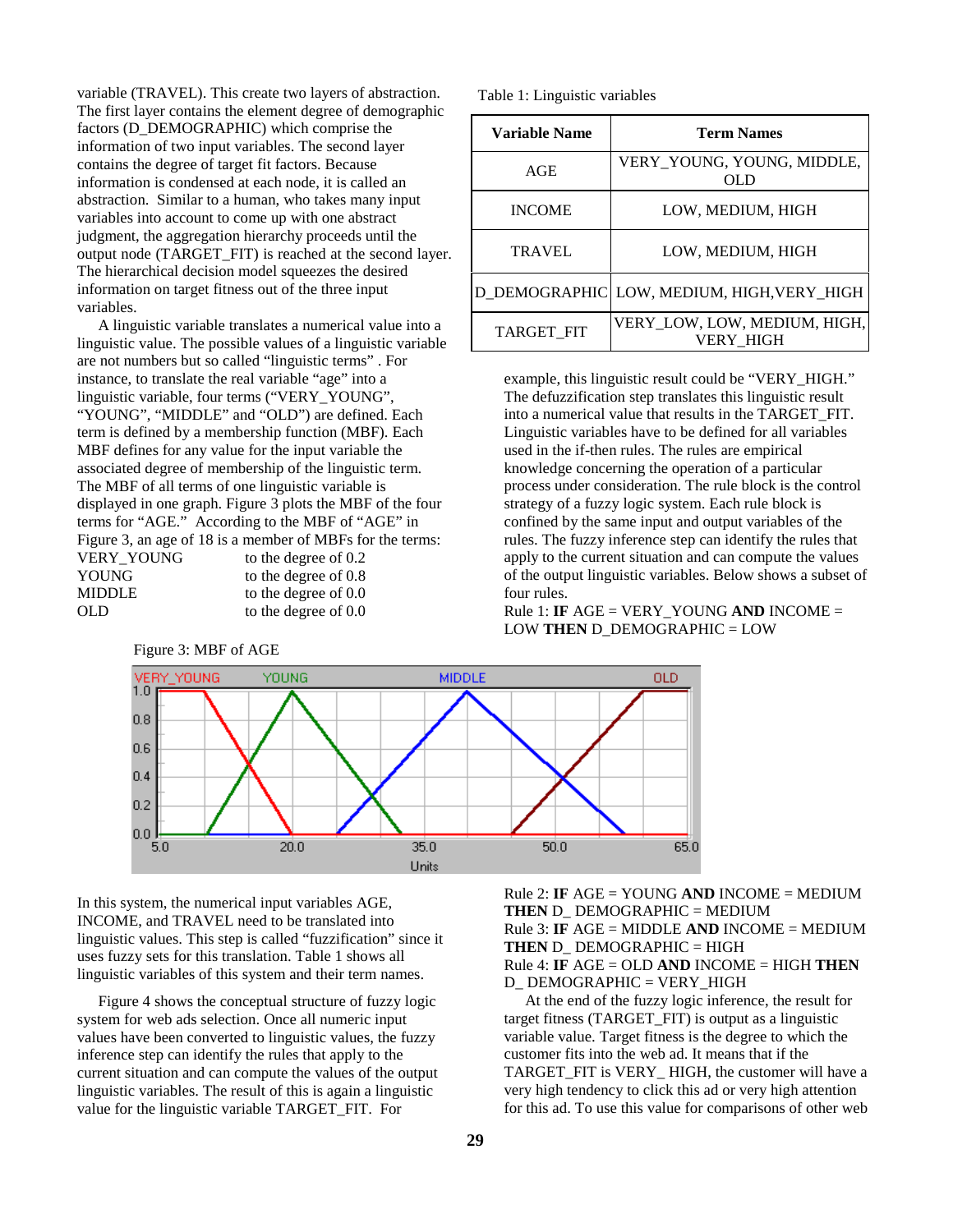Figure 4: Conceptual structure of a fuzzy logic system for web ad selection



ads, it has to be translated into a numerical value. This step is called defuzzification. If the value is close to 1, it is likely that the web banner in question will be selected when this customer is visiting a site.

A part of the final result of the simulation is shown in Table 2. This table shows the degree of demographic factor (D\_DEMOGRAPHIC) induced by age and income and the TARGET\_FIT is derived from D\_DEMOGRAPHIC and TRVEL. Likewise,

TARGET\_FIT of Ad\_2 and Ad\_3 could be determined by their own models. The TARGET\_FITs of those are listed in the table 2. For our sample scenario, if a customer with id113197 visits this particular site, Ad\_2 and Ad\_3 will be selected because they have higher TARGET\_FIT than Ad\_1.

made to develop a model based on neural networks. To formulate the expert's knowledge with learning capabilities, we can integrate neural networks technologies. Neuro-fuzzy systems, the combintion of fuzzy logic and neural net technology, reaps the advantages from both technologies.

Neural networks can be mapped to a fuzzy system (Jang and Sun, 1996). This enables the use of powerful neural net learning algorithms with fuzzy logic. Fuzzy systems and neural networks are both soft computing approaches to modeling expert behavior . The neural networks and fuzzy systems solve problems by performing function approximation. If we want to use a neural network for solving a given problem, we must describe the problem sufficiently by means of sample data. We do not need a mathematical model for the problem of interest, and we do not need any form of prior knowledge.

| <b>CUSTOMER</b> | AGE | <b>INCOME</b><br>(\$10,000) | <b>TRAVEL</b><br>$(\$)$ | Degree of<br><b>DEMOGRAPHIC</b> | <b>TARGET FIT</b><br>Ad 1 | <b>TARGET FIT</b><br>Ad <sub>2</sub> | <b>TARGET FIT</b><br>Ad <sub>3</sub> |
|-----------------|-----|-----------------------------|-------------------------|---------------------------------|---------------------------|--------------------------------------|--------------------------------------|
|                 |     |                             |                         |                                 |                           |                                      |                                      |
| id113197        | 31  |                             | 50                      | 0.5378                          | 0.4147                    | $0.5208*$                            | $0.5552*$                            |
| id113205        | 50  |                             | 250                     | 0.9000                          | 0.9367                    | 0.4379                               | 0.8003                               |
| id113310        | 31  |                             | 50                      | 0.5908                          | 0.4561                    | 0.4240                               | 0.5790                               |
| id113430        | 41  | 8                           | 250                     | 0.8309                          | 0.8992                    | 0.5439                               | 0.9367                               |
| id113438        | 50  |                             | 250                     | 0.9000                          | 0.9367                    | 0.4379                               | 0.8003                               |
| id113599        | 36  | 8                           | 250                     | 0.7183                          | 0.8334                    | 0.6462                               | 0.9367                               |
| id113973        | 50  | 9                           | 250                     | 0.9000                          | 0.9367                    | 0.4329                               | 0.8003                               |
| id114140        | 26  |                             | 100                     | 0.4766                          | 0.5400                    | 0.6105                               | 0.6822                               |
| id114145        | 20  |                             | 50                      | 0.1906                          | 0.1823                    | 0.5797                               | 0.2846                               |
| id114174        | 21  |                             | 30                      | 0.1999                          | 0.1466                    | 0.5000                               | 0.2463                               |
| id114211        | 23  | ◠                           | 50                      | 0.2077                          | 0.2016                    | 0.5600                               | 0.3275                               |
| id114484        | 41  | 6                           | 200                     | 0.8305                          | 0.8766                    | 0.5351                               | 0.9367                               |

Table 2: Simulation Result

\*These were two ads selected for customer id113197.

#### **4. Extracting the rules using neuro-fuzzy system**

In a real situation, the greatest difficulty in developing and implementing the rule based fuzzy logic model is to formalize the expert's knowledge. To formulate the expert's knowledge more effectively, an attempt could be

On the other hand we cannot interpret the solution obtained from the learning process. A fuzzy system can be used to solve a problem if we have knowledge about the solution in the form of linguistic if-then rules. The main benefit of a fuzzy system is that it lets you define the desired system behavior with simple if-then relations. In addition, we can use all available engineering know-how to optimize the performance directly. But, we are lost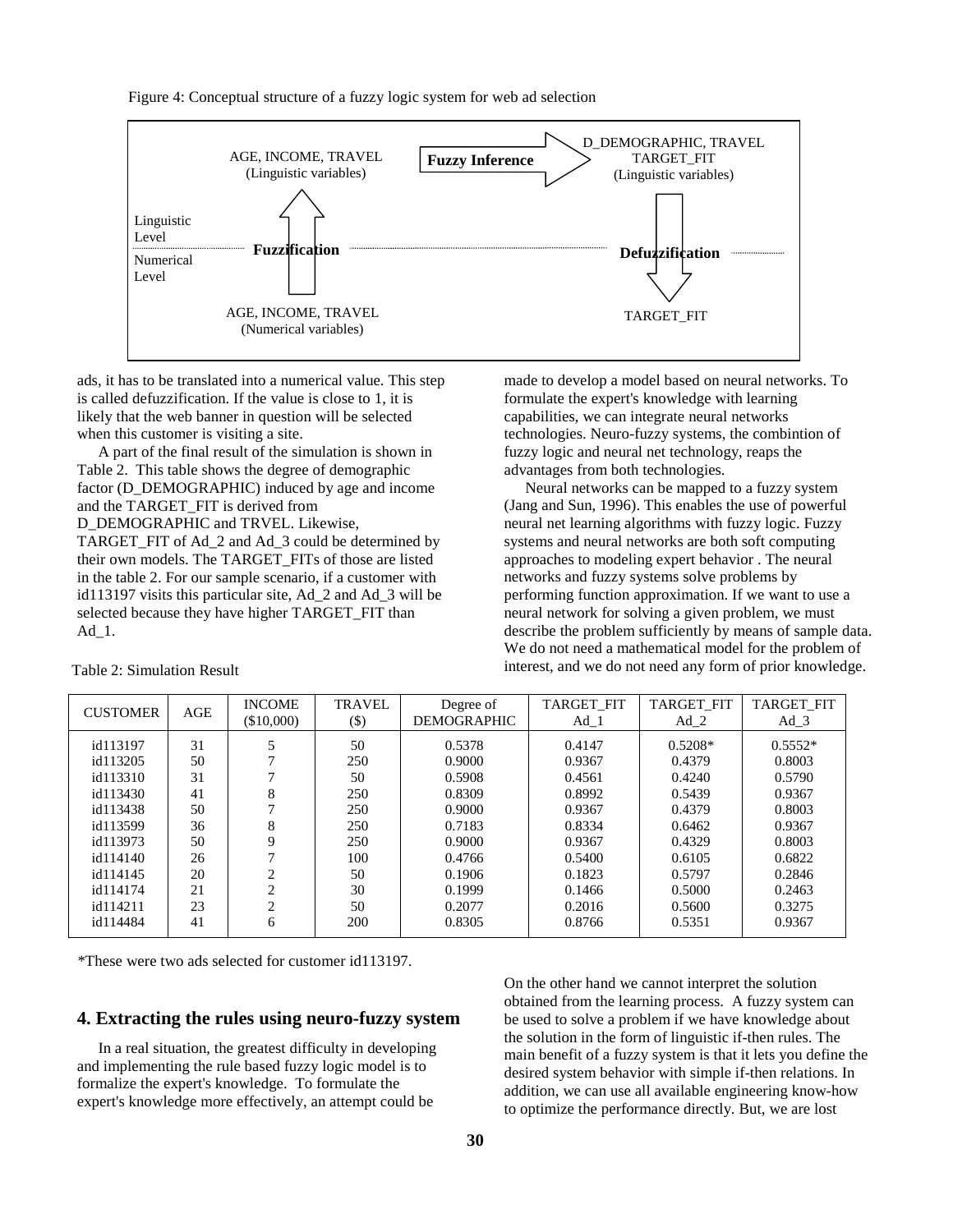without "if-then" rules, to make the fuzzy system work we may need a long-term tuning process. The main reason for combining fuzzy systems with neural networks is their learning capability. Such a combination should be able to "learn" linguistic rules and/or membership functions, or to optimize existing ones. Both neural networks and fuzzy systems are powerful design techniques that have their strengths and weaknesses. Neural networks can learn from data sets while fuzzy system solutions are easy to verify and optimize. A combination of the explicit knowledge representation of fuzzy systems with the learning power of neural networks results in the neuro-fuzzy system.

For neuro-fuzzy training, we can use sample customer data. The data set contains 100 examples of a customer's age, income and total spending on travel within a certain time period. Next we can use this data for neuro-fuzzy training to extract the knowledge rules that the experts followed to come up with decisions.

Figure 5 shows a 3D plot for a training result of a neuro-fuzzy data file. Likewise we can apply this step for training whole rule bases. Figure 6 shows trained rules sorted by the terms of  $DoS<sup>3</sup>$  (Degree of Support). Note that the first two rules in the rule block have 1.00 DoS. It means that those two rules perfectly represent the expert's knowledge based on these data.

IF Age IS young AND Income IS high THEN Interest\_travel IS medium

IF Age IS middle AND Income IS high THEN Interest\_travel IS high

Figure 5: 3D plot showing the training result



<sup>&</sup>lt;sup>3</sup> This degree of support (DoS) is also known as the weight of the rule or truth function since it established a one-to-one correspondence between an element in the domain and a truth value indicating its degree of membership in the set.

#### Figure 6: Trained rules sorted by the terms of DoS

| <b>图 Spreadsheet Rule Editor - RB1</b><br>$\times$ |                      |               |                                                                                                                                                                          |  |  |  |
|----------------------------------------------------|----------------------|---------------|--------------------------------------------------------------------------------------------------------------------------------------------------------------------------|--|--|--|
| ■■                                                 | <b>₩⋈해▓▓▏◆ ;↓⊞</b> │ |               | P<br>الثامة<br>$\begin{array}{ccc} \left\Vert \mathbf{g} \right\Vert^{2} & \left\Vert \mathbf{g} \right\Vert^{2} & \left\Vert \mathbf{g} \right\Vert^{2} \\ \end{array}$ |  |  |  |
| #                                                  | IF                   |               | <b>THEN</b>                                                                                                                                                              |  |  |  |
|                                                    | AGE                  | <b>INCOME</b> | DoS.<br>TRAVEL                                                                                                                                                           |  |  |  |
| 1                                                  | Young                | high          | $\lceil 1.00 \rceil$ medium                                                                                                                                              |  |  |  |
| $\overline{2}$                                     | Middle               | high          | $\left[\left 1.00\right \right]$ high                                                                                                                                    |  |  |  |
| 3                                                  | Very Young           | medium        | $\bigcap$ 0.90 $\bigcap$ low                                                                                                                                             |  |  |  |
| $\overline{4}$                                     | Young                | medium        | $\left[\left.0.77\right[\right]$ high                                                                                                                                    |  |  |  |
| 5                                                  | Very Young           | low           | $\bigcap$ 0.65 $\bigcap$ low                                                                                                                                             |  |  |  |
| 6                                                  | Middle               | medium        | $\blacksquare$ 0.64 $\blacksquare$   high                                                                                                                                |  |  |  |
| 7                                                  | Middle               | high          | $\left \left 0.60\right \right $ low                                                                                                                                     |  |  |  |
| 8                                                  | Young                | low           | $\lceil 0.55 \rceil \rceil$ high                                                                                                                                         |  |  |  |
| 9                                                  | Very_Young           | high          | $\lceil 0.50 \rceil \rceil$ high                                                                                                                                         |  |  |  |
| 10                                                 | Very_Young           | high          | $\left[\left[0.48\right]\right]$ low                                                                                                                                     |  |  |  |
| 11                                                 | Young                | low           | $\left \left 0.48\right \right $ low                                                                                                                                     |  |  |  |
| 12                                                 | Young                | low           | $\left\lceil \left\lceil 0.41 \right\rceil \right\rceil$ medium                                                                                                          |  |  |  |
| 13                                                 | Middle               | low           | $\left[\right]$ 0.38 $\left[\right]$ high                                                                                                                                |  |  |  |
| 14                                                 | Old                  | hiah          | $\sqrt{0.37}$ l $\sqrt{1.00}$ high                                                                                                                                       |  |  |  |

### **5. Conclusion and discussion**

The basic aim of this research is to develop a web ad selection model for one-to-one advertising using a neurofuzzy system. This model is derived from multiple sources of factors using approximate knowledge. In this paper we presented a one-to-one web advertising model, a web ads selection process, a simulated example and the structure of the system using a sample scenario. From sets of real world behavior data, expert knowledge or rule can be discovered and trained using a neuro-fuzzy system. We also showed neuro-fuzzy training to extract knowledge rules using sample customer data. To develop a learning relationship with a customer, we suggest the one-to-one web advertising model. However, the most important factor for the success of this one-to-one web advertising model is to maintain the trust of customers.

Also, a matter to be considered in future research would be the efficiency and effectiveness of the proposed one-to-one advertising model as compared empirically with a conventional model in a real situation.

Issues that are important in this area but have not been discussed here are customer privacy and ethical concerns on B2C web based EC models. They are the greatest threats to the development of electronic commerce (Kalin 1998; Kovacich 1998; Monahan 1998; Wagner 1996). To overcome this obstacle, the Federal Trade Commission's proposed legislative model that is built around four basic fair information practices: 1. Notice/awareness (Give consumers notice of what information is collected and how it is used.) 2. Choice/consent (Let consumers choose whether to allow secondary uses of information.) 3. Access/participation (Give consumers reasonable access to their information and let them correct any errors.) 4. Security/integrity (Ensure the information's security.) Information collected by this model can be associated with a customer's personally identifiable information only if that user has agreed to receive personally customized